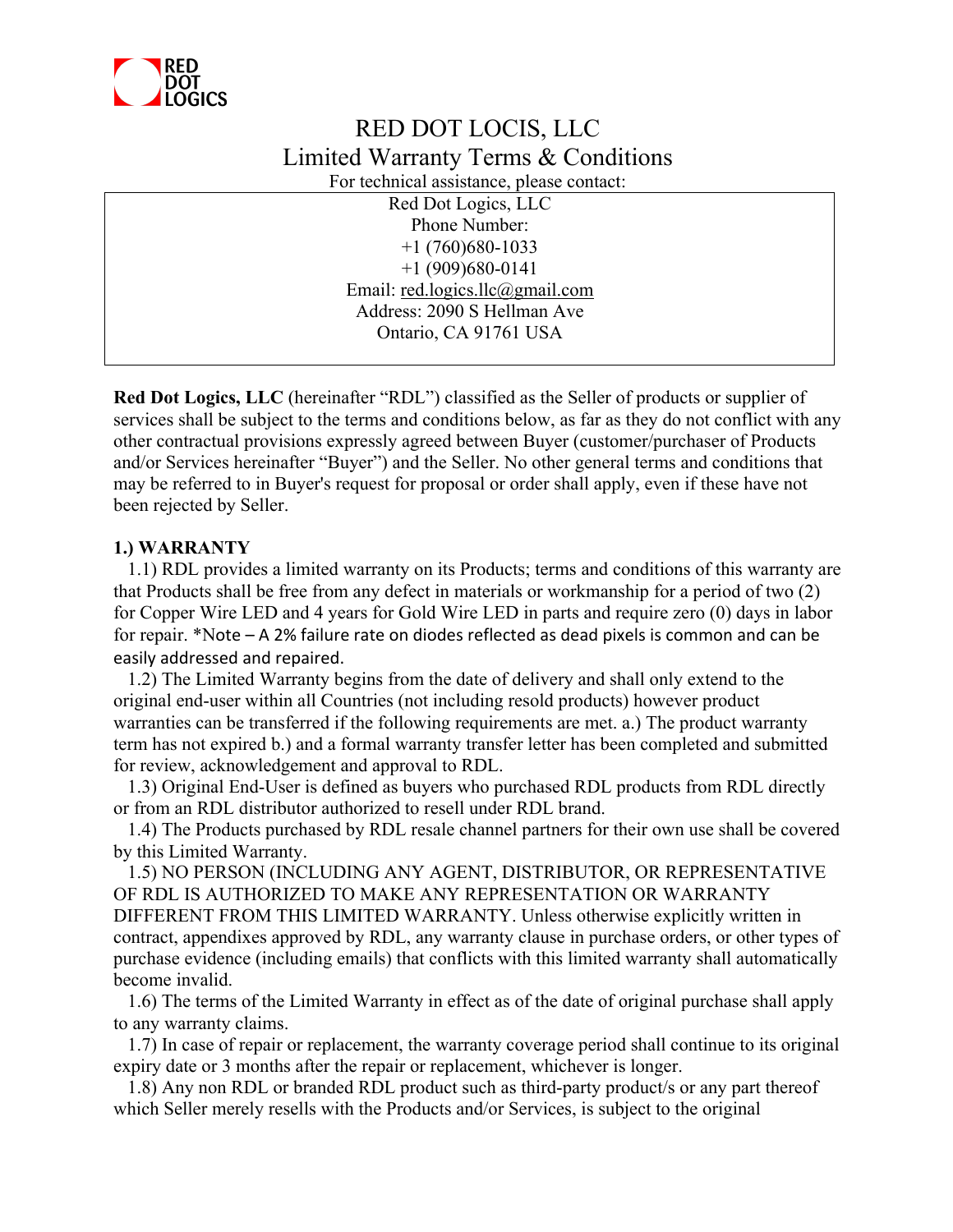

manufacturer's warranty only unless otherwise stated within a contractual agreement issued by RDL.

# **2.) WARRANTY CLAIMS AND PROCEDURES**

 2.1) During the applicable Limited Warranty Period outlined above, the Buyer's sole and exclusive remedy for any breach of the Limited Warranty will be, at RDL's sole discretion and option, the repair or replacement of the defective product or a credit up to the amount of the original purchase price. RDL reserves the right to determine whether a product is defective at its sole discretion. Customer shall provide detailed description of the problems occurred each time and the service history.

 2.2) To be entitled to rights under the Limited Warranty, the customer must notify RDL or its authorized technical support center in the customer's area in writing within thirty (7) days after discovering a suspected defect in any product, but in any event prior to the expiration of the applicable Limited Warranty Period. Following its receipt of any such customer notice, RDL will determine whether the reported problem is covered by this Limited Warranty. If RDL determines that the problem is covered, a Return Material Authorization (RMA) number will be issued, The RMA# must be clearly marked on the packing. Unauthorized return or returns delivered via Pay Upon Arrival will be rejected.

 2.3) Returned products shall be delivered in proper packaging with insurance in the name of the customer. RDL is not liable for any damage that occurs during return delivery due to improper packing, shipping, or any other issues. All returned products must be properly packed with double-layer packaging based on recommended materials like foam and other foam-made protective packaging materials. Costs for shipping the return products to RDL shall be paid by the customer. For products within the limited warranty period, RDL will cover the shipping cost for delivering the repaired or replaced product back to the customer. RDL will choose the proper means of transportation at its sole discretion. Normal delivery method is standard ground shipping; if the customer needs ground express or air shipping, shipping cost shall be paid by the customer. For shipping, back to customers outside the 50 states in the United States, shipping cost shall be paid by the customer.

 2.4) For products within the Limited Warranty period, the warranty is valid only upon presentation of the proof of purchase consisting of original invoice or sales slip indicating the date of purchase, model and serial number.

## **3.) WARRANTY REMEDIES**

 3.1) RDL will provide customer with new, rebuilt, refurbished or alternate product (or part thereof) of

equal or improved quality, as exchange product (or part thereof) to replace eligible defective product

(or part thereof).

 3.2) RDL will provide Services again to correct failure of, in the event RDL has determined it is at fault for delivery of Services sold or if they did not meet the scope of work requirements promised or guaranteed within the set written agreement or Service offering.

 3.3) Determination of an alternate product (or part thereof) shall be at the sole discretion of RDL. Any alternate product (or part thereof) will meet or exceed the specifications of the replaced product (or part thereof). Rebuilt or refurbished product may bear minor cosmetic blemishes that do not affect performance. Unless otherwise specified by RDL in writing,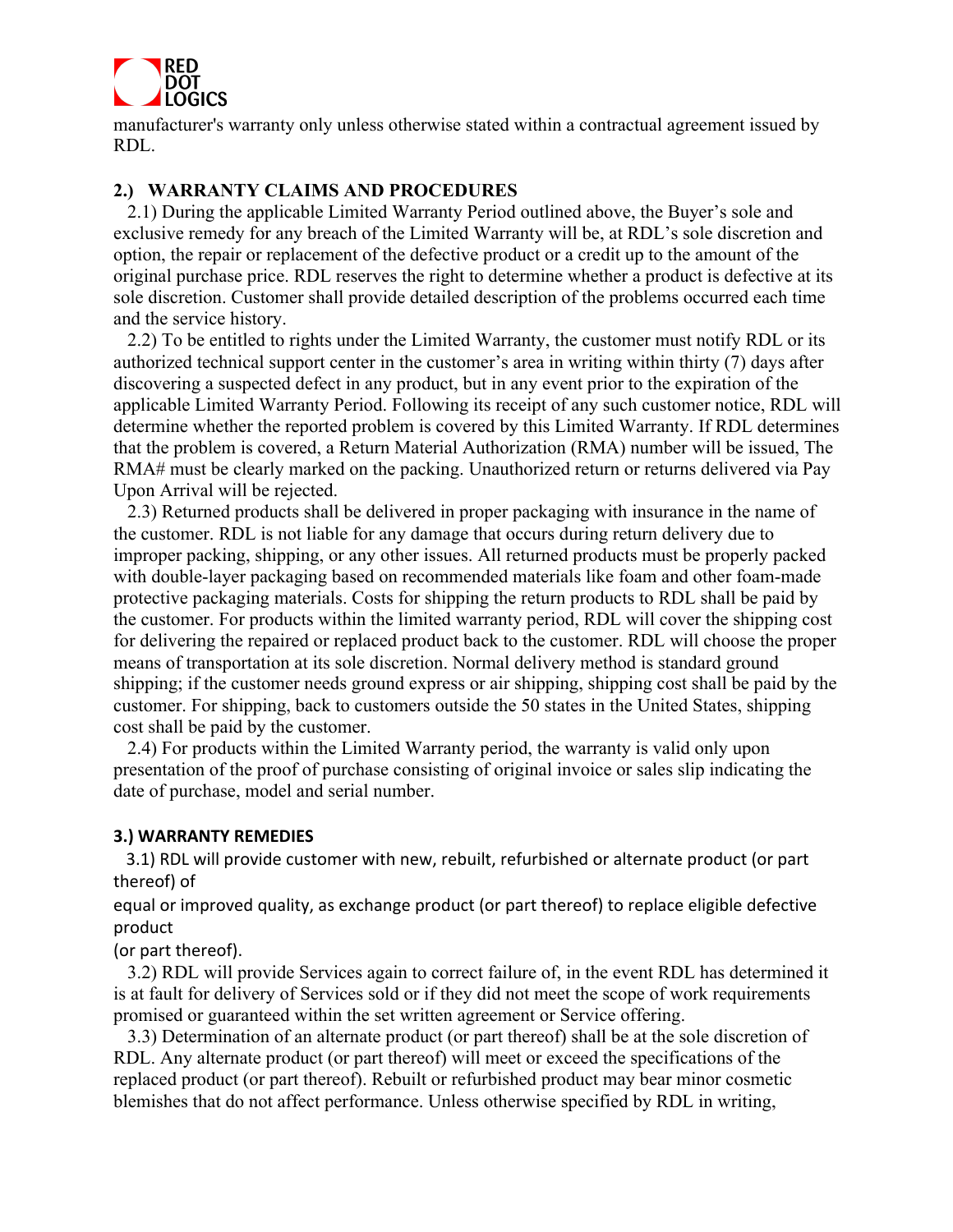

repaired or replaced product (or parts thereof) are covered only for the remainder of the term of the limited warranty period of the item it is replacing. All defective product (or parts thereof) replaced by RDL become the property of RDL.

 3.4) In the case of a credit, the credit shall be based on the products prorated value off the original purchase price from RDL unless otherwise determined and approved by RDL.

 3.5) Returned products must be delivered to RDL before the expiration of the limited warranty period unless approved by RDL.

# **4.) POST WARRANTY PRODUCTS & SERVICES SUPPORT**

 4.1) If the Buyer needs products repaired beyond the applicable limited warranty period, customer can contact RDL for an RMA#.

4.2) Any repair/replacement of parts will be subject to pricing and standard labor rates.

 4.3) Repair Parts are subject to availability and not guaranteed after the warranty period by RDL unless otherwise stated within an active and signed RDL Service contract.

 4.4) RDL is not be liable for any delay due to shipping or repair service or any loss or damage to other products or accessories delivered to RDL together with the product to be repaired.

## **5.) LIMITED WARRANTY EXCEPTIONS**

Does not cover the following:

 5.1) Normal wear and natural aging of parts, including but not limited to LED lamps, connecting devices, shaders, sockets, etc. (this includes ~2% pixel damage as normal wear over a given period of time

 5.2) Defects, failures, damages or performance limitations caused in whole or in part by customer misuse, mishandling, improper operation, tampering, abuse, neglect or any other customer misconduct.

 5.3) Products repaired or serviced by unauthorized personnel, removal of warning labels, original seals or serial numbers and or protection devices, use of non-factory parts for service or repair.

 5.4) Defects, failures, damages or performance limitations caused in whole or in part by accidents in which RDL has no control over or by force majeure, including but not limited to technology attacks, war, terrorist activities, epidemic, embargos, quarantines, strikes, flood, fire, earthquake, etc.

 5.5) Product exposed in extreme conditions, including but not limited to extreme weather conditions, humidity, salinity, stress, radiation, lightning strike, water condition exceeding the specified IP rating, etc.

 5.6) Product used in conditions beyond product parameter range, including but not limited to lower or higher voltage conditions, extreme or excessive power surges, improper power connections.

 5.7) use of high-pressure washes or exposure to concentrated detergents or other chemical agents or solvents.

5.8) "Burn In" caused by continuous static (non-moving, non-motion) images

 5.9) Natural reduction in brightness and/or color under normal operation. Slight difference in brightness and color without compromising product functionality. There might be differences in brightness and color for different batches of products. Though RDL adheres to a demanding standard in LED lamp bin tolerance, RDL does not guarantee full consistency in brightness or